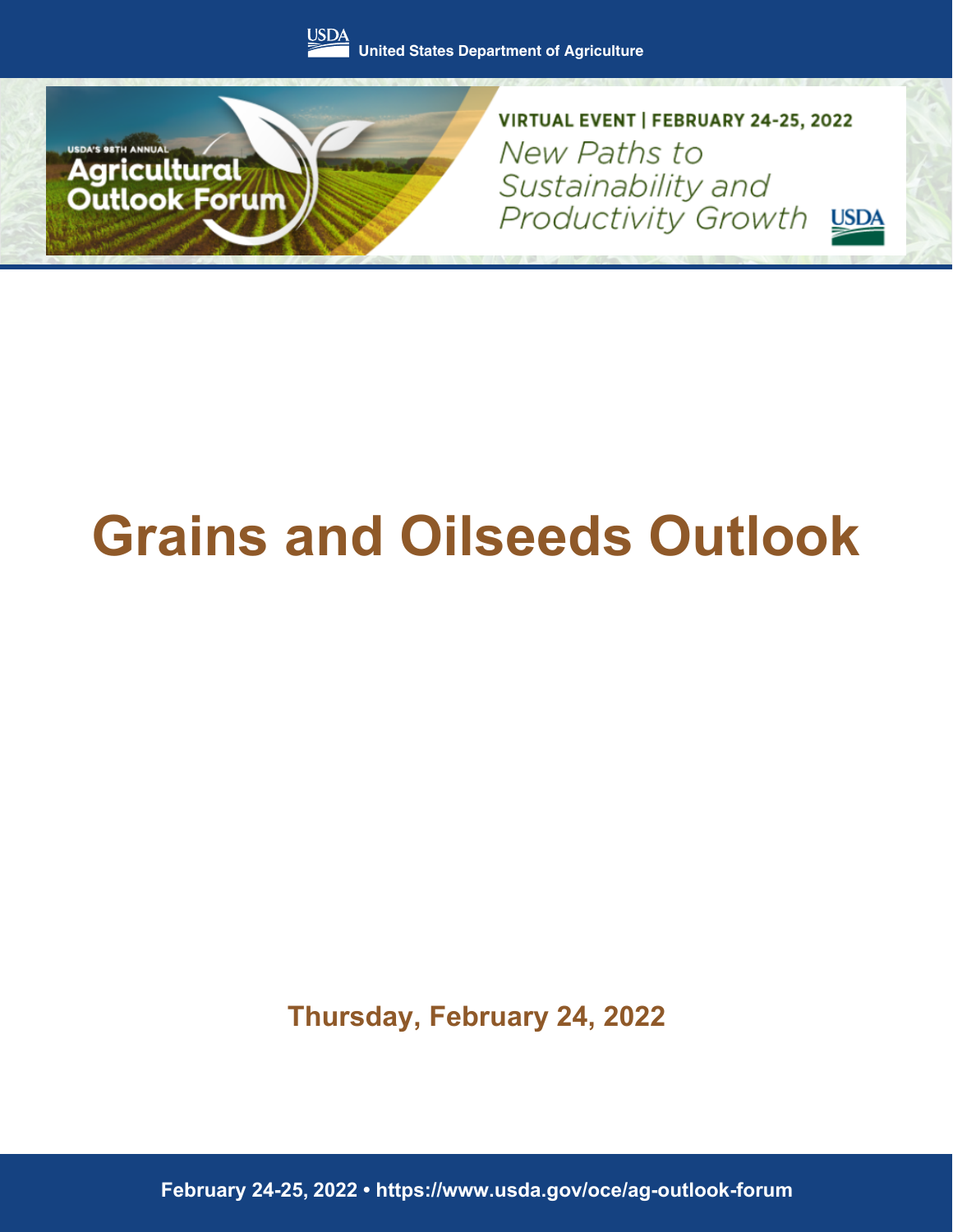## GRAINS AND OILSEEDS OUTLOOK FOR 2022[1](#page-1-0) Prepared by Members of the Wheat, Feed Grains, Rice, and Oilseeds Interagency Commodity Estimates Committees U.S. Department of Agriculture

## **Planted Acreage Outlook for 2022** (Table 1)

This paper provides USDA's projections of 2022/23 U.S. supply, demand, and prices for wheat, corn, rice, soybeans, and soybean products. Projections presented in this paper include implications of the January 12 NASS *Winter Wheat and Canola Seedings* report, which estimated that winter wheat area increased 7 percent from the prior 5-year average. The projections assume normal weather conditions for spring planting and summer crop development. These forecasts will be updated in the May 12 *World Agricultural Supply and Demand Estimates* (WASDE) report. The May *WASDE* will incorporate farmers' 2022 planting intentions as indicated in the March 31 NASS *Prospective Plantings* report and survey-based forecasts for winter wheat production, as well as global, country-by-country supply and demand projections.

The 2022 planted area outlook shows a slight increase in combined corn, wheat, and soybean acres from last year and the highest total since 2014. Combined acreage for corn and soybeans is expected to reach 180.0 million acres, down slightly compared to last year when there was low prevented plantings and record acres of 180.6 million. Shifts in relative prices and higher input costs support a year-to-year decrease in expected corn plantings, although the decline is moderated by the highest projected corn price for crop insurance purposes in over a decade. Soybean area is forecast to increase as strong U.S. crush demand and the current drought in South America has resulted in very favorable new-crop pricing opportunities for producers. In addition, soybean plantings are expected to benefit as farmers focus on managing high production costs. Strong wheat prices and the tightest stocks-to-use ratio since 2013/14 are expected to boost total wheat acres to 48.0 million. With higher supplies, prices for all three commodities are expected to decline from last year.

|          | 2015  | 2016  | 2017  | 2018              | 2019  | 2020  | 2021  | 20221/ |
|----------|-------|-------|-------|-------------------|-------|-------|-------|--------|
|          |       |       |       | - Million Acres - |       |       |       |        |
| Wheat    | 55.0  | 50.1  | 46.1  | 47.8              | 45.5  | 44.5  | 46.7  | 48.0   |
| Corn     | 88.0  | 94.0  | 90.2  | 88.9              | 89.7  | 90.7  | 93.4  | 92.0   |
| Soybeans | 82.7  | 83.5  | 90.2  | 89.2              | 76.1  | 83.4  | 87.2  | 88.0   |
| Total    | 225.7 | 227.6 | 226.4 | 225.9             | 211.3 | 218.5 | 227.3 | 228.0  |

## **Table 1. Wheat, Corn, and Soybean Planted Acreage, 2015-2022**

1/ Projection

Source: National Agricultural Statistics Service data 2015-2021

Note: Totals may not add due to rounding.

<span id="page-1-0"></span>1 This paper incorporates contributions by analysts from the World Agricultural Outlook Board, the Economic Research Service, the FPAC-BC, and the Foreign Agricultural Service.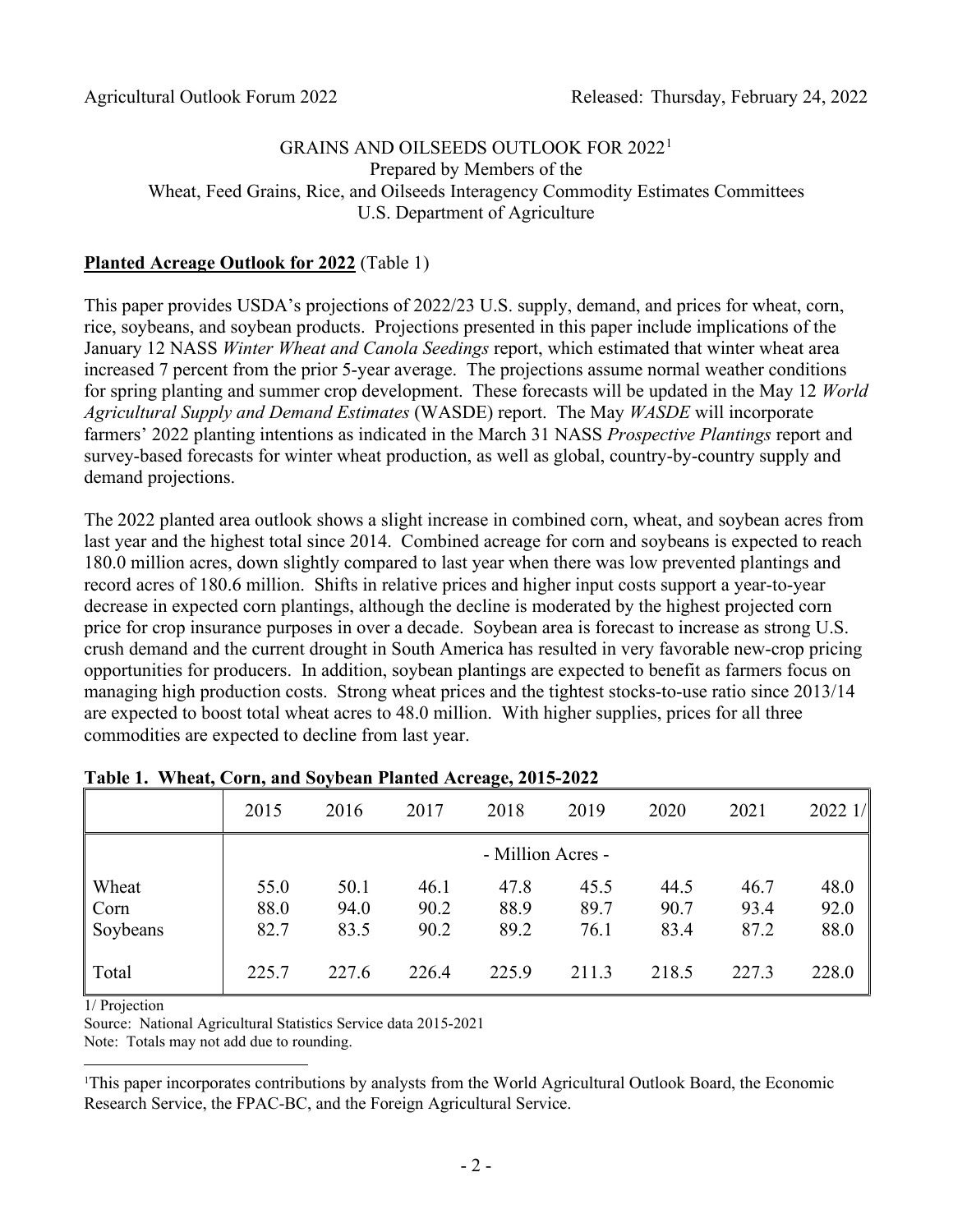# **Wheat Supply, Demand, and Price Outlook for 2022/23** (Table 2)

The 2022/23 outlook for U.S. wheat is for increased supplies, slightly larger total use, and higher ending stocks. U.S. wheat production is projected 18 percent above 2021/22 at 1,940 million bushels on both higher area and yield. The NASS *Winter Wheat and Canola Seeding*s report estimated winter wheat seeded area at 34.4 million acres, up 2 percent from 2021/22 and the largest since 2016/17. Combined spring and durum wheat plantings for 2022/23 are also projected higher although constrained by favorable prices for alternatives beyond corn and soybeans in the Northern Plains, including minor oilseeds, other small grains, and pulses. Total wheat planted area for 2022/23 is projected at 48.0 million acres, up nearly 1.3 million acres from last year and the highest wheat area since 2016/17. The all wheat yield for 2022/23 is projected up 11 percent from last year's drought-affected yield at 49.1 bushels per acre and is based on a long-term linear trend. A significantly larger crop more than offsets lower beginning stocks to raise 2022/23 supplies by 5 percent to 2,708 million bushels.

At 1,977 million bushels, projected 2022/23 total use is up slightly from a year earlier but below the 5 year average. U.S. domestic use is projected modestly lower on reduced feed and residual use despite increased supplies as corn is expected to be more competitively priced during the summer months. Food use is projected marginally higher as population growth is expected to more than offset the effect of slightly lower per capita consumption. Higher exports are expected to more than offset lower domestic use although exports are still forecast below the 5-year average. U.S. export prices are expected to remain uncompetitive in several markets, limiting export gains. With supplies projected to increase more than total use, 2022/23 ending stocks are raised to 731 million bushels. This is 13 percent above last year but well below the 5-year average. The increased stocks and higher stocks-to-use ratio of 37.0 percent contributes to a projected 2022/23 season-average farm price of \$6.80 per bushel, down \$0.50 from 2021/22.

# **Corn Supply, Demand, and Price Outlook for 2022/23** (Table 3)

The U.S. corn outlook for 2022/23 is for modestly larger production, greater domestic use, lower exports, and higher ending stocks. The corn crop is projected at a record 15.240 billion bushels, about 1 percent above a year ago as a forecast decline in area is more than offset by a return to trend yields. The yield projection of 181.0 bushels per acre is based on a weather-adjusted trend assuming normal planting progress and summer growing season weather. With beginning stocks higher relative to a year ago, total corn supplies are forecast at 16.805 billion bushels, or up just under 3 percent.

Total U.S. corn use in 2022/23 is forecast virtually unchanged from a year ago as growth in domestic use is essentially offset by lower exports. Food, seed, and industrial (FSI) use is projected up about 1 percent to 6.840 billion bushels. Corn used for ethanol is projected up 75 million bushels to 5.400 billion, based on expectations of growth in motor gasoline consumption. Feed and residual use is unchanged at 5.650 billion, reflecting corn production near a year ago and expectations of declining cattle on feed numbers during the year. Exports are down 75 million bushels to 2.350 billion, with expectations of increased competition from other exporters despite global trade growth and continued robust demand from China. Ending stocks are projected at 1.965 billion bushels, up 425 million from a year ago and resulting in stocks relative to use at 13.2 percent, which if realized would be the highest since 2019/20. The season-average corn price received by producers is forecast down 45 cents to \$5.00 per bushel.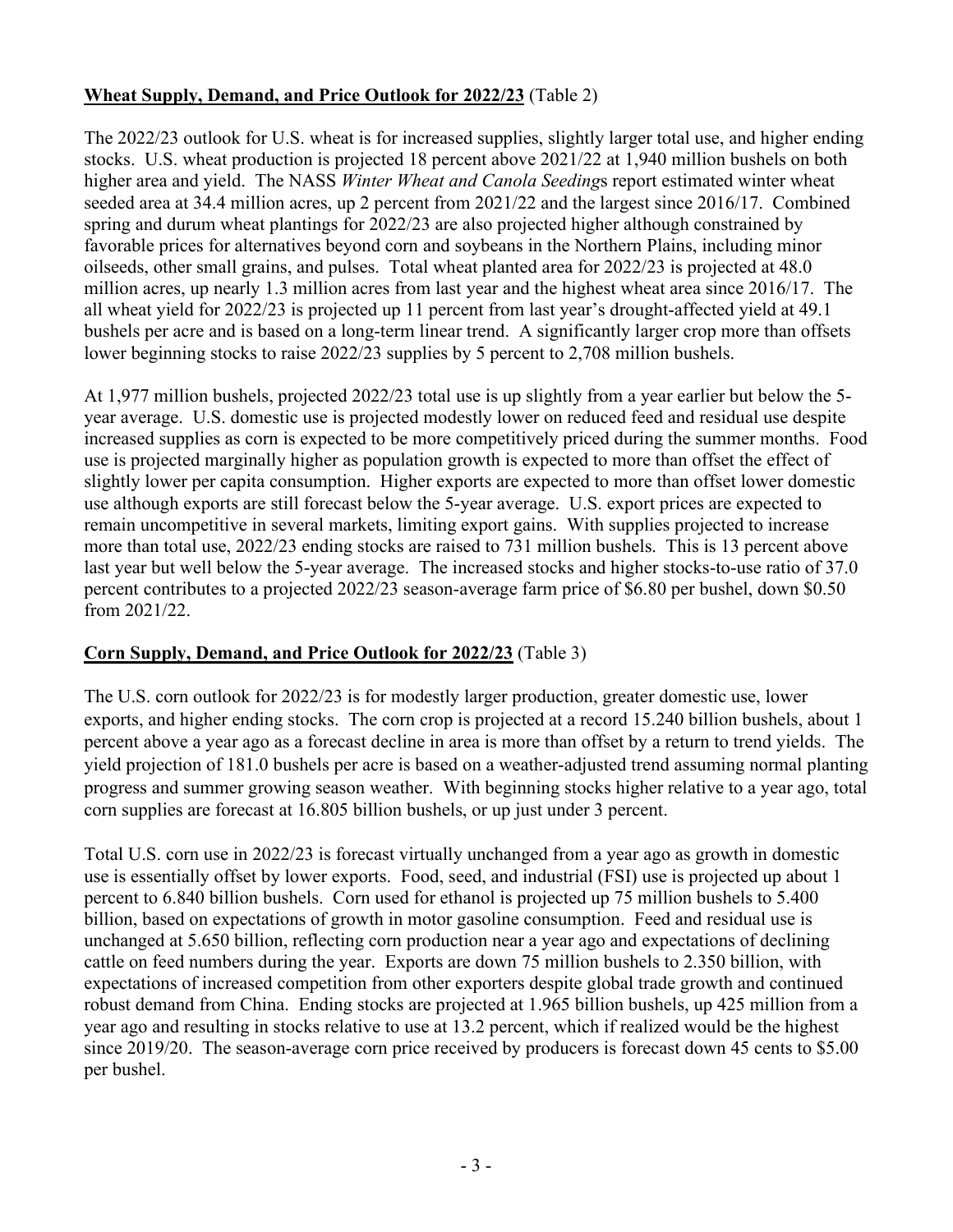# **Rice Supply, Demand, and Price Outlook for 2022/23** (Tables 4 & 5)

The 2022/23 outlook is for lower supplies as larger production and imports are offset by lower beginning stocks. Lower exports and domestic use result in near-steady ending stocks. Total 2022 rice planted acreage is projected up almost 3 percent from last year to 2.6 million acres, due almost entirely to an increase in medium- and short-grain. High anticipated prices for alternative crops, primarily soybeans, are expected to sharply limit any area expansion in southern states, partly due to the substantial increase in prices for inputs, such as fertilizers and diesel fuel. Despite improved precipitation through early 2022, California acreage is expected to recover only slightly as available supplies of water needed for irrigation are still well below average. The continued large price premium for medium grain rice over long grain should encourage greater seedings of medium grain in southern states, partially offsetting a second consecutive year of abnormally low California rice acreage.

Total harvested rice area is projected at 2.6 million acres, with 1.9 million of long-grain and 0.6 million of medium- and short-grain. The average all-rice yield is forecast unchanged from last year's record yield, at 7,709 pounds per acre, assuming normal weather and planting dates. For medium- and shortgrain rice, the yield forecast is decreased 167 pounds per acre to 8,376 pounds, as an expansion of area in southern states where farmers historically have lower yields is expected to reduce the average yield for this class. All-rice total supplies for 2022/23 are projected to decrease by 2.8 million cwt from a year earlier to 263.2 million, a reduction of 1 percent as a large decline in beginning stocks is only partly offset by higher imports and a slightly larger crop. Long grain supplies are forecast to decline 5.5 million cwt on lower beginning stocks, while medium- and short-grain rice supplies are up 2.7 million cwt on a partial rebound in production. All rice imports are forecast to increase to 33.0 million cwt, up 2.5 million from last year, with long-grain aromatics from Asia accounting for most of the expected increase.

Total 2022/23 use is projected at 230.0 million cwt, down less than 1 percent from a year earlier, with lower exports and domestic use. Supplies of medium- and short-grain rice are projected to be larger in 2022/23. In contrast, long grain exports are projected to decline, as large global supplies continue to reduce the competitiveness of U.S. rice in most markets. Total domestic use and residual is expected to decrease based on slightly smaller total supplies. All rice ending stocks are forecast to decline less than 1 percent to 33.2 million cwt. The all-rice season average farm price is forecast to increase 40 cents per cwt to \$16.10, with increases in both long-grain and medium- and short-grain prices.

## **Soybean Supply, Demand, and Price Outlook for 2022/23** (Tables 6, 7 & 8)

The 2022/23 outlook for U.S. soybeans is for increased supplies, exports, crush, and lower ending stocks. Soybean supplies are projected at 4.8 billion bushels, slightly above 2021/22 on higher beginning stocks and production. Soybean production is projected at 4.5 billion bushels, 1 percent above a year earlier with higher planted acreage accounting for most of the increase. The yield forecast of 51.5 bushels per acre is based on a weather-adjusted trend assuming normal growing season weather.

Soybean exports for 2022/23 are projected at 2.15 billion bushels, up 100 million from the 2021/22 forecast. U.S. exports are expected to be relatively strong through the first half of the marketing year with the current drought in South America limiting their exportable supplies this fall. However, with a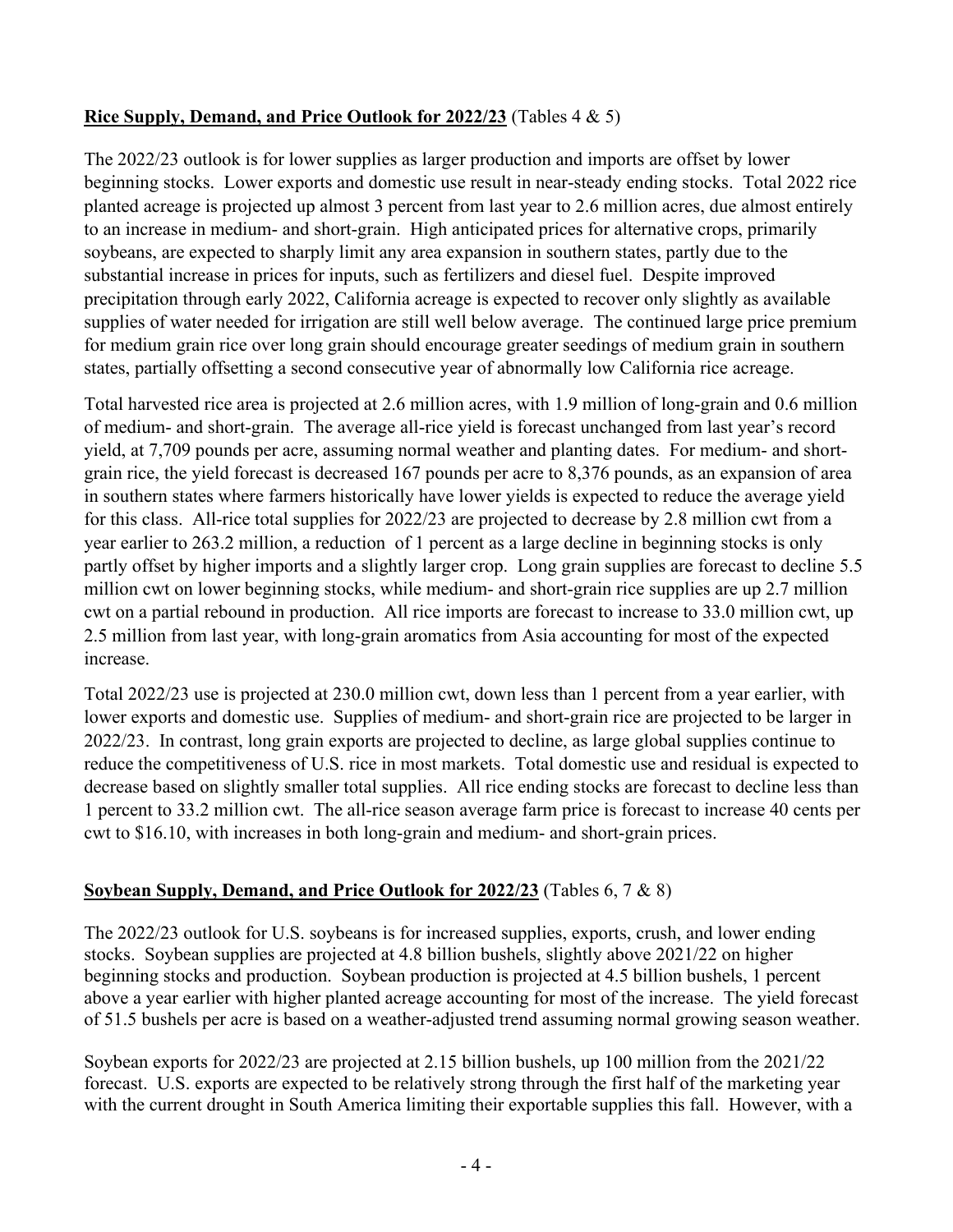higher South American harvest expected in early 2023, export competition in the second half of the marketing year will likely limit additional U.S. gains.

Soybean crush is projected to rise for the second year in a row to a record 2.25 billion bushels, largely driven by growing domestic demand for soybean oil and supported by meal demand growth. Since early 2021, tight global vegetable oil supplies and increasing demand for biofuel feedstocks in the United States have led to higher soybean oil prices and increased demand for crush. The trend is expected to continue into 2022/23, with planned expansion of renewable diesel capacity to meet federal and state biofuel mandates. Competition for biofuel feedstocks as new renewable diesel producers enter the market will support soybean oil prices and lead to lower soybean oil for methyl ester and food, feed, and other industrial uses. Exports of soybean oil are expected to decline to 1.2 billion pounds, the lowest level since 2005/06. Soybean oil stocks are projected 13 percent down from 2021/22 to 1.8 billion pounds, leading to an average price of 68.0 cents per pound. With increased soybean meal production and limited gains in domestic soybean meal use, soybean meal prices are forecast down to \$375 per short ton. Lower meal prices are expected to result in higher soybean meal exports. Like soybeans, soybean meal exports are expected to be relatively strong in the first part of the marketing year with limited exportable supplies in South America.

Soybean ending stocks for 2022/23 are projected at 305 million bushels, down 20 million from the 2021/22 forecast. The soybean season-average farm price is projected at \$12.75 per bushel, down slightly from 2021/22. Although current forward price opportunities will support prices received this fall, price expectations are likely to moderate later this year in anticipation of a rebound in production for South America in 2023.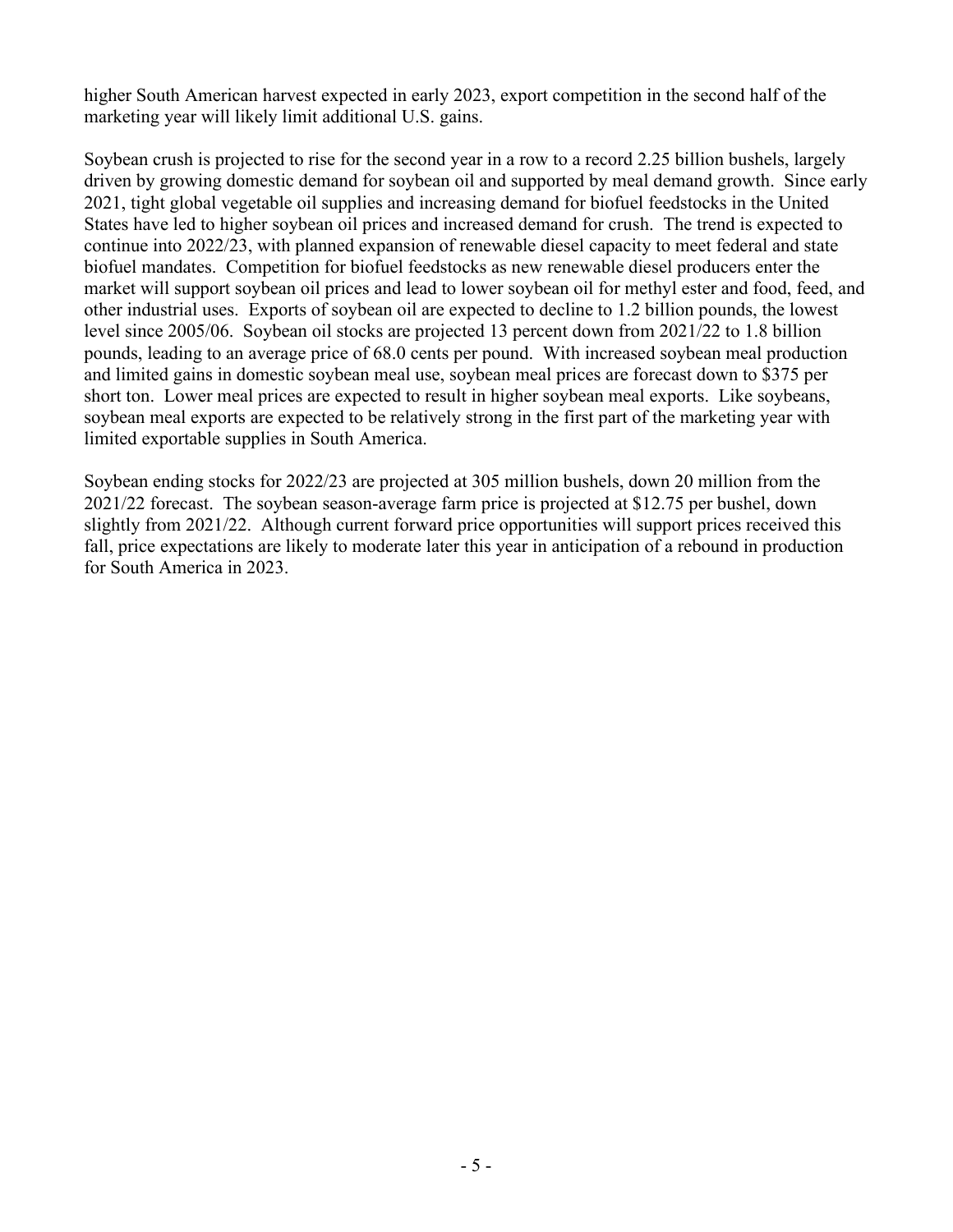|                                                      | 2019/20               | 2020/21               | 2021/22 1/            | 2022/23 2/            |
|------------------------------------------------------|-----------------------|-----------------------|-----------------------|-----------------------|
| Area planted (mil. ac.)<br>Area harvested            | 45.5<br>37.4          | 44.3<br>36.8          | 46.7<br>37.2          | 48.0<br>39.5          |
| Yield (bu./ac.)                                      | 51.7                  | 49.7                  | 44.3                  | 49.1                  |
| Production (mil. bu.)                                | 1,932                 | 1,828                 | 1,646                 | 1,940                 |
| Beginning stocks<br>Imports<br>Supply                | 1,080<br>104<br>3,116 | 1,028<br>100<br>2,957 | 845<br>100<br>2,591   | 648<br>120<br>2,708   |
| Feed & residual<br>Food & seed<br>Total domestic use | 95<br>1,024<br>1,118  | 95<br>1,025<br>1,120  | 110<br>1,023<br>1,133 | 100<br>1,027<br>1,127 |
| <b>Exports</b>                                       | 969                   | 992                   | 810                   | 850                   |
| Total use                                            | 2,087                 | 2,111                 | 1,943                 | 1,977                 |
| Ending stocks                                        | 1,028                 | 845                   | 648                   | 731                   |
| Stocks/use (percent)                                 | 49.3                  | 40.0                  | 33.3                  | 37.0                  |
| Season-avg. farm price (\$/bu.)                      | 4.58                  | 5.05                  | 7.30                  | 6.80                  |

**Table 2. Wheat Supply, Demand, and Price, 2019/20-2022/23**

1/ Acreage, yield, production, and beginning stocks are estimates from the National Agricultural Statistics Service. Imports, use, ending stocks, and season-average farm price are projections from the *World Agricultural Supply and Demand Estimates*, February 9, 2022. 2/ Projections based on analysis by USDA's Wheat Interagency Commodity Estimates Committee.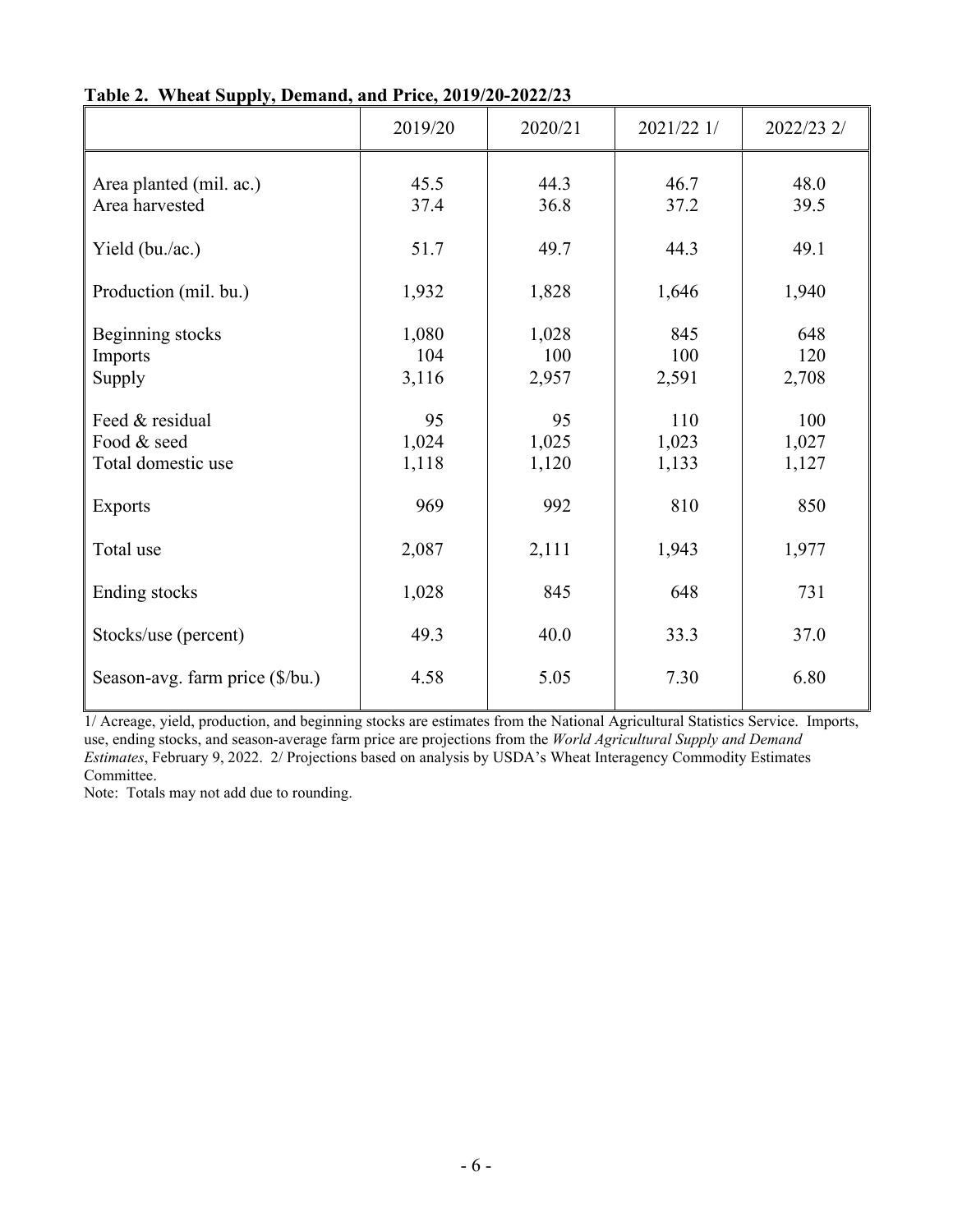|                                             | 2019/20               | 2020/21               | 2021/22 1/            | 2022/23 2/            |
|---------------------------------------------|-----------------------|-----------------------|-----------------------|-----------------------|
| Area planted (mil. ac.)<br>Area harvested   | 89.7<br>81.3          | 90.7<br>82.3          | 93.4<br>85.4          | 92.0<br>84.2          |
| Yield (bu./ac.)                             | 167.5                 | 171.4                 | 177.0                 | 181.0                 |
| Production (mil. bu.)                       | 13,620                | 14,111                | 15,115                | 15,240                |
| Beginning stocks<br>Imports<br>Supply       | 2,221<br>42<br>15,883 | 1,919<br>24<br>16,055 | 1,235<br>25<br>16,375 | 1,540<br>25<br>16,805 |
| Feed & residual                             | 5,900                 | 5,602                 | 5,650                 | 5,650                 |
| Ethanol 3/<br>Total food, seed & industrial | 4,857<br>6,286        | 5,028<br>6,466        | 5,325<br>6,760        | 5,400<br>6,840        |
| Total domestic use                          | 12,186                | 12,068                | 12,410                | 12,490                |
| <b>Exports</b>                              | 1,777                 | 2,753                 | 2,425                 | 2,350                 |
| Total use                                   | 13,963                | 14,821                | 14,835                | 14,840                |
| Ending stocks                               | 1,919                 | 1,235                 | 1,540                 | 1,965                 |
| Stocks/use (percent)                        | 13.7                  | 8.3                   | 10.4                  | 13.2                  |
| Season-avg. farm price (\$/bu.)             | 3.56                  | 4.53                  | 5.45                  | 5.00                  |

#### **Table 3. Corn Supply, Demand, and Price, 2019/20-2022/23**

1/ Acreage, yield, production, and beginning stocks are estimates from the National Agricultural Statistics Service. Imports, use, ending stocks, and season-average farm price are projections from the *World Agricultural Supply and Demand Estimates*, February 9, 2022. 2/ Projections based on analysis by USDA's Feed Grains Interagency Commodity Estimates Committee. 3/ Corn used to produce ethanol and by-products including, distillers' grains, corn gluten feed, corn gluten meal, and corn oil.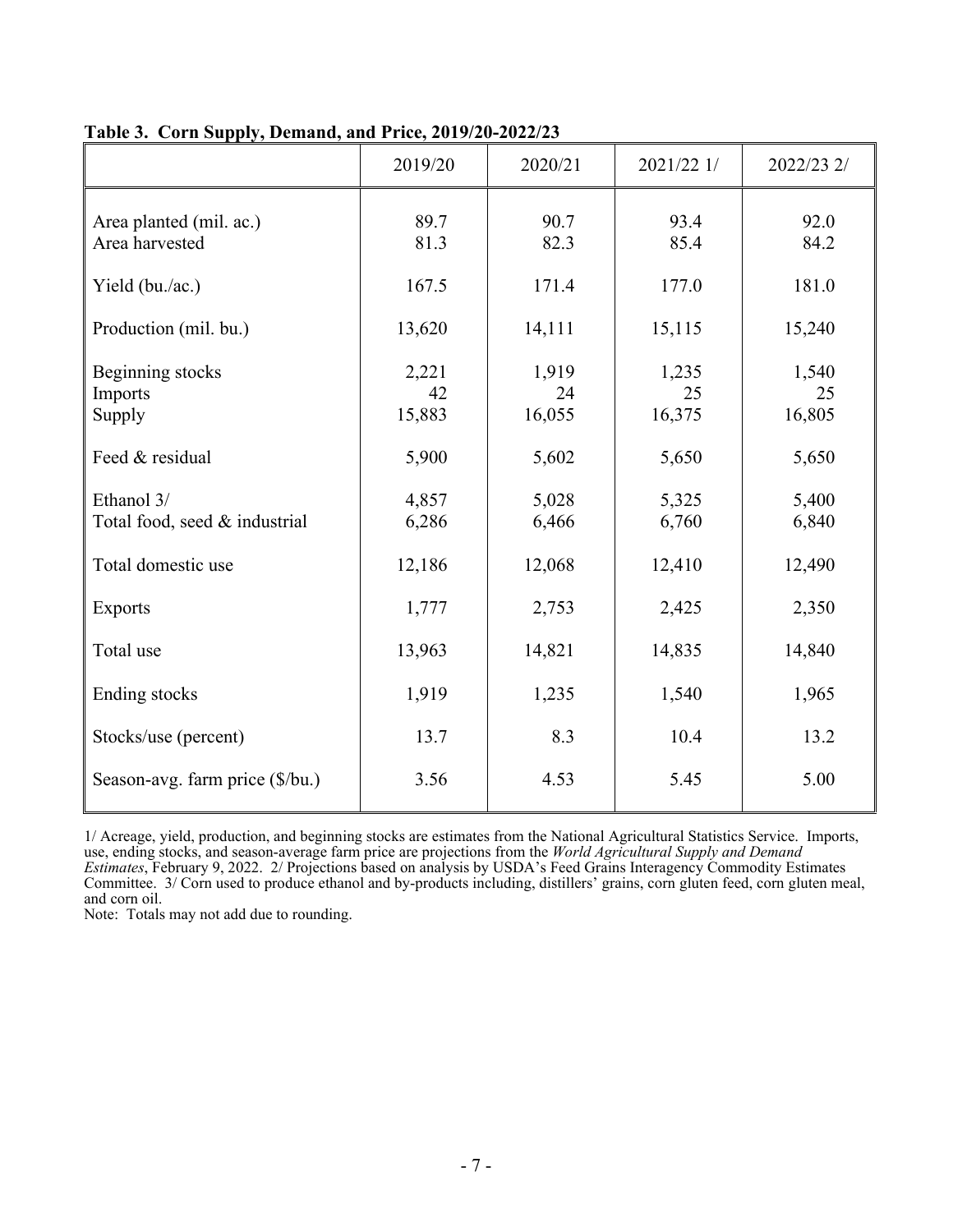| All Rice                                  | 2019/20               | 2020/21               | 2021/22 1/            | 2022/23 2/            |
|-------------------------------------------|-----------------------|-----------------------|-----------------------|-----------------------|
| Area planted (mil. ac.)<br>Area harvested | 2.55<br>2.48          | 3.04<br>2.99          | 2.53<br>2.49          | 2.60<br>2.55          |
| Yield (pounds/ac.)                        | 7,473                 | 7,619                 | 7,709                 | 7,709                 |
| Production (mil. cwt)                     | 185.1                 | 227.5                 | 191.8                 | 196.7                 |
| Beginning stocks<br>Imports<br>Supply     | 44.9<br>37.3<br>267.3 | 28.7<br>34.1<br>290.2 | 43.7<br>30.5<br>266.0 | 33.5<br>33.0<br>263.2 |
| Total domestic & residual use             | 144.4                 | 152.7                 | 145.5                 | 144.0                 |
| <b>Exports</b>                            | 94.2                  | 93.9                  | 87.0                  | 86.0                  |
| Total use                                 | 238.6                 | 246.6                 | 232.5                 | 230.0                 |
| Ending stocks                             | 28.7                  | 43.7                  | 33.5                  | 33.2                  |
| Stocks/use (percent)                      | 12.0                  | 17.7                  | 14.4                  | 14.4                  |
| Season avg. farm price (\$/cwt.)          | 13.60                 | 14.40                 | 15.70                 | 16.10                 |

 **Table 4. Rice Supply, Demand, and Price, 2019/20-2022/23**

1/ Acreage, yield, production, and beginning stocks are estimates from the National Agricultural Statistics Service. Imports, use, ending stocks, and season-average farm price are projections from the *World Agricultural Supply and Demand Estimates*, February 9, 2022. 2/Projections based on analysis by USDA's Rice Interagency Commodity Estimates Committee. Note: Totals may not add due to rounding.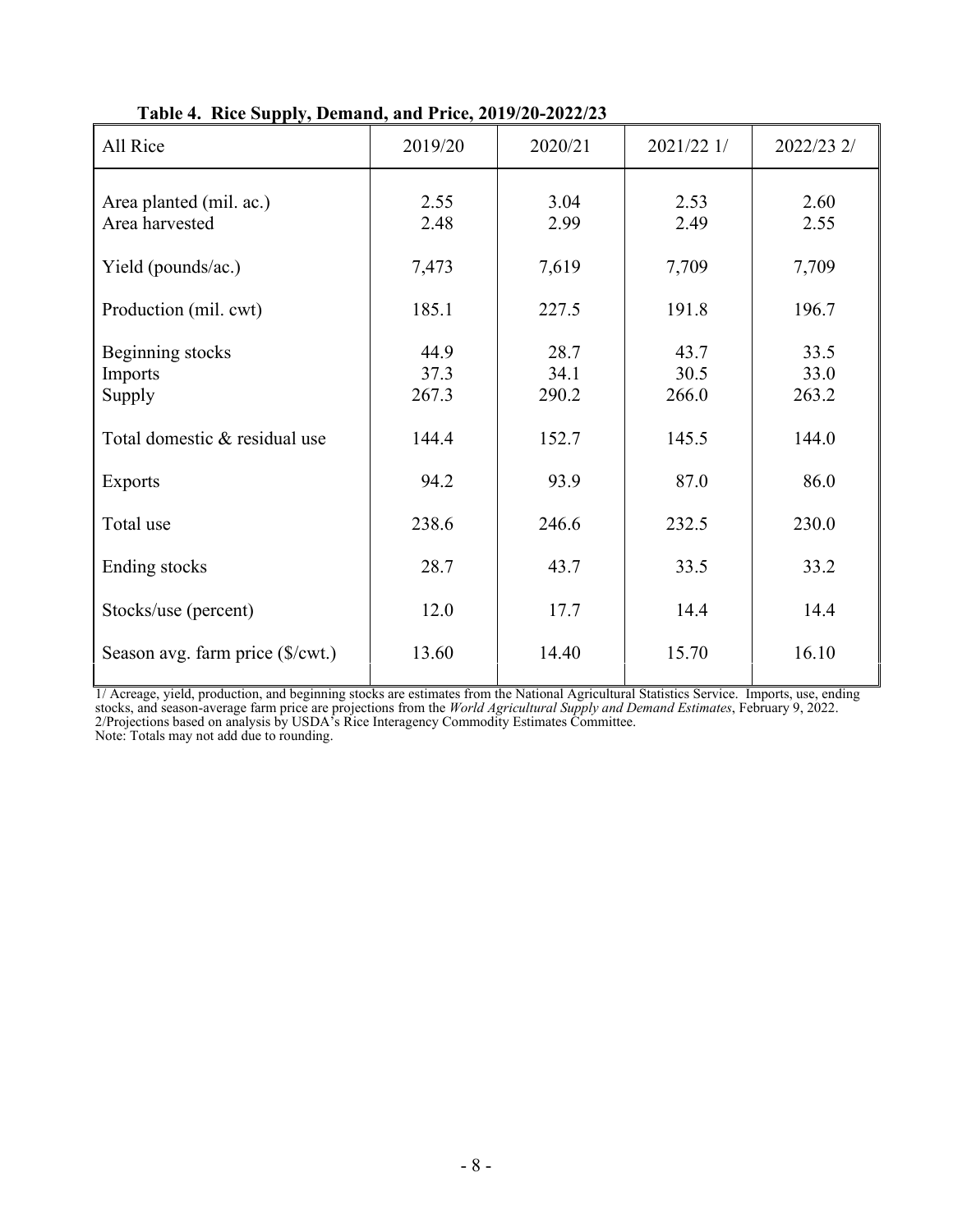| Rice-by-class                    | 2019/20 | 2020/21 | 2021/22 1/ | 2022/23 2/ |
|----------------------------------|---------|---------|------------|------------|
|                                  |         |         |            |            |
| Long-grain                       |         |         |            |            |
| Area planted (mil. ac.)          | 1.78    | 2.33    | 1.97       | 1.98       |
| Area harvested                   | 1.73    | 2.30    | 1.94       | 1.94       |
|                                  |         |         |            |            |
| Yield (pounds/ac)                | 7,261   | 7,422   | 7,471      | 7,497      |
| Production (mil. cwt)            | 125.6   | 170.8   | 144.6      | 145.5      |
| Beginning stocks                 | 32.6    | 16.9    | 29.7       | 21.4       |
| Imports                          | 29.8    | 27.4    | 24.0       | 26.0       |
| Supply                           | 188.0   | 215.1   | 198.4      | 192.9      |
| Total domestic & residual use    | 106.3   | 120.2   | 113.0      | 111.0      |
| Exports                          | 64.8    | 65.1    | 64.0       | 62.0       |
| Total use                        | 171.1   | 185.3   | 177.0      | 173.0      |
| Ending stocks                    | 16.9    | 29.7    | 21.4       | 19.9       |
| Stocks/use (percent)             | 9.9     | 16.0    | 12.1       | 11.5       |
| Season avg. farm price (\$/cwt.) | 12.00   | 12.60   | 13.50      | 14.00      |
|                                  |         |         |            |            |
| Medium- and short-grain          |         |         |            |            |
| Area planted (mil. ac)           | 0.77    | 0.70    | 0.56       | 0.62       |
| Area harvested                   | 0.75    | 0.69    | 0.55       | 0.61       |
| Yield (pounds/ac)                | 7,964   | 8,282   | 8,543      | 8,376      |
|                                  |         |         |            |            |
| Production (mil. cwt)            | 59.5    | 56.7    | 47.2       | 51.2       |
| Beginning stocks                 | 10.2    | 10.7    | 11.5       | 9.6        |
| Imports                          | 7.6     | 6.7     | 6.5        | 7.0        |
| Supply                           | 78.3    | 72.7    | 65.1       | 67.8       |
| Total domestic & residual use    | 38.2    | 32.4    | 32.5       | 33.0       |
|                                  |         |         |            |            |
| Exports                          | 29.4    | 28.8    | 23.0       | 24.0       |
| Total use                        | 67.6    | 61.2    | 55.5       | 57.0       |
| Ending stocks                    | 10.7    | 11.5    | 9.6        | 10.8       |
| Stocks/use (percent)             | 15.9    | 18.7    | 17.3       | 19.0       |
| Season avg. farm price (\$/cwt)  | 18.20   | 20.10   | 22.10      | 22.30      |
| California                       | 21.60   | 22.60   | 26.00      | 26.00      |
| Other States                     | 11.60   | 13.00   | 13.90      | 14.50      |

|  |  |  | Table 5. Rice-by Class Supply, Demand, and Price, 2019/20-2022/23 |
|--|--|--|-------------------------------------------------------------------|
|  |  |  |                                                                   |

1/ Acreage, yield, production, and beginning stocks are estimates from the National Agricultural Statistics Service. Imports, use, ending stocks, and season-average farm price are projections from the *World Agricultural Supply and Demand Estimates*, February 9, 2022.

2/Projections based on analysis by USDA's Rice Interagency Commodity Estimates Committee.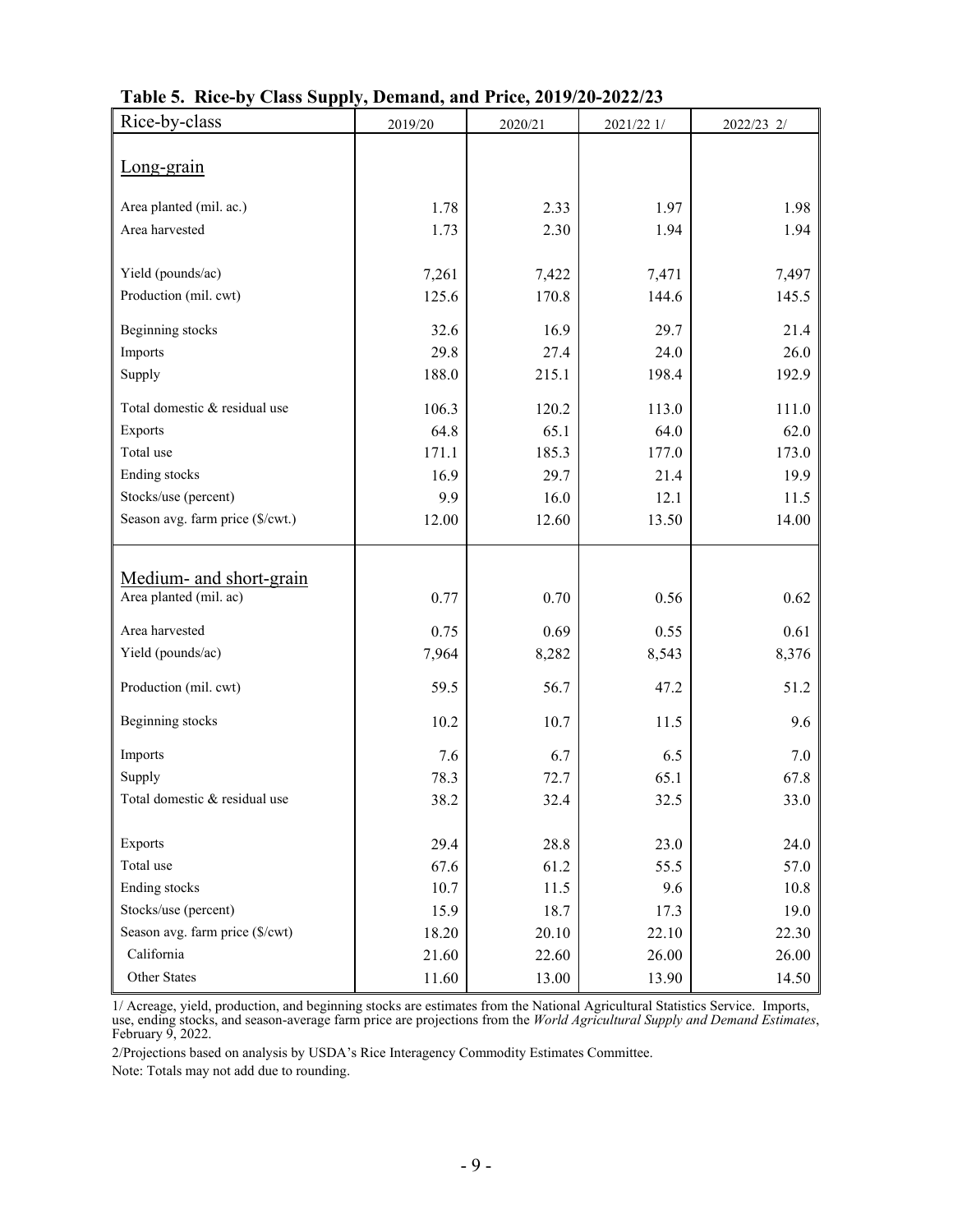|                                                  | 2019/20               | 2020/21               | 2021/22 /1            | 2022/23/2             |
|--------------------------------------------------|-----------------------|-----------------------|-----------------------|-----------------------|
| Area planted (mil. ac.)<br>Area harvested        | 76.1<br>74.9          | 83.4<br>82.6          | 87.2<br>86.3          | 88.0<br>87.2          |
| Yield (bu./ac.)                                  | 47.4                  | 51.0                  | 51.4                  | 51.5                  |
| Production (mil. bu.)                            | 3,552                 | 4,216                 | 4,435                 | 4,490                 |
| Beginning stocks<br>Imports<br>Supply            | 909<br>15<br>4,476    | 525<br>20<br>4,761    | 257<br>15<br>4,707    | 325<br>15<br>4,830    |
| Crush<br>Seed and Residual<br>Total domestic use | 2,165<br>108<br>2,273 | 2,141<br>103<br>2,243 | 2,215<br>117<br>2,332 | 2,250<br>125<br>2,375 |
| <b>Exports</b>                                   | 1,679                 | 2,261                 | 2,050                 | 2,150                 |
| Total use                                        | 3,952                 | 4,504                 | 4,382                 | 4,525                 |
| Ending stocks                                    | 525                   | 257                   | 325                   | 305                   |
| Stocks/use (percent)                             | 13.3                  | 5.7                   | 7.4                   | 6.7                   |
| Season-avg. farm price (\$/bu.)                  | 8.57                  | 10.80                 | 13.00                 | 12.75                 |

**Table 6. Soybean Supply, Demand, and Price, 2019/20-2022/23**

1/ Acreage, yield, production, and beginning stocks are estimates from the National Agricultural Statistics Service. Imports, crush, exports, ending stocks, and season-average farm price are projections from the *World Agricultural Supply and Demand Estimates* report, February 9, 2022.

2/ Projections based on analysis by the USDA's Oilseeds Interagency Commodity Estimates Committee. Note: Totals may not add due to rounding.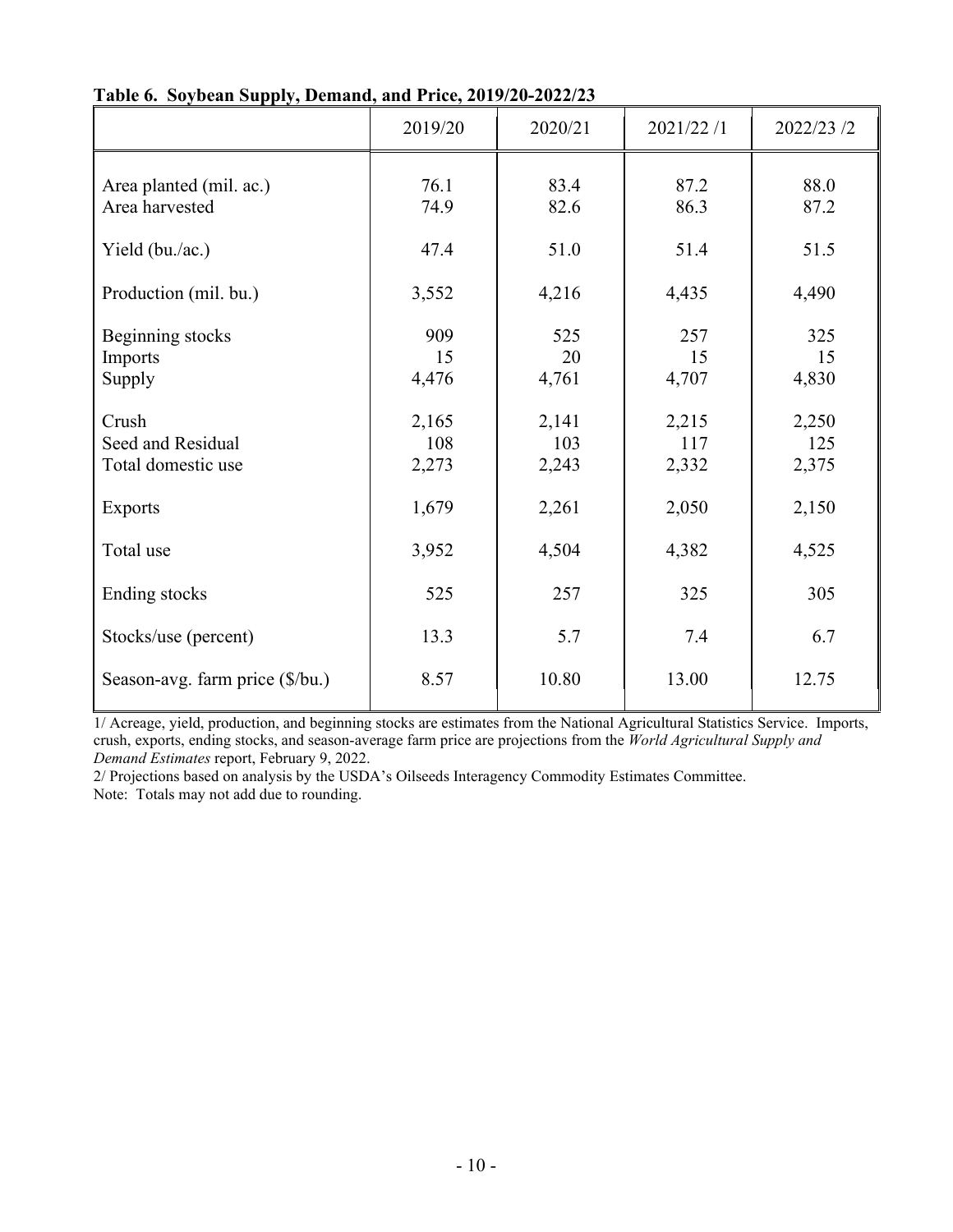| $\Box$                                                                        | 2019/20                        | 2020/21                        | 2021/22/1                      | 2022/23/2                      |
|-------------------------------------------------------------------------------|--------------------------------|--------------------------------|--------------------------------|--------------------------------|
| Production (thou. short tons)<br>Beginning stocks<br><b>Imports</b><br>Supply | 51,100<br>402<br>639<br>52,142 | 50,565<br>341<br>783<br>51,689 | 51,909<br>341<br>450<br>52,700 | 53,050<br>400<br>450<br>53,900 |
| Domestic Use<br>Exports<br>Total use                                          | 37,967<br>13,834<br>51,801     | 37,580<br>13,768<br>51,348     | 37,900<br>14,400<br>52,300     | 38,600<br>14,800<br>53,400     |
| Ending stocks                                                                 | 341                            | 341                            | 400                            | 500                            |
| Avg. price $(\frac{5}{\text{short ton}})$ 3/                                  | 299.50                         | 392.31                         | 410.00                         | 375.00                         |

**Table 7. Soybean Meal Supply, Demand, and Price, 2019/20-2022/23**

1/ Production, imports, use, ending stocks, and average price are projections from the *World Agricultural Supply and Demand Estimates*, February 9, 2022.

2/ Projections based on analysis by the USDA's Oilseeds Interagency Commodity Estimates Committee.

3/ The average price is for 48-percent protein meal at Decatur, Illinois.

Note: Totals may not add due to rounding.

|                              | 2019/20 | 2020/21 | 2021/22/1 | 2022/23 /2 |
|------------------------------|---------|---------|-----------|------------|
| Production (mil. lbs.)       | 24,911  | 25,023  | 26,205    | 26,325     |
| Beginning stocks             | 1,775   | 1,853   | 2,131     | 2,076      |
| Imports                      | 320     | 302     | 450       | 600        |
| Supply                       | 27,006  | 27,177  | 28,786    | 29,001     |
| Domestic Use                 | 22,317  | 23,323  | 25,285    | 26,000     |
| Biofuel 3/                   | 8,658   | 8,850   | 11,000    | 12,000     |
| Food, Feed, Other Industrial | 13,659  | 14,473  | 14,285    | 14,000     |
| <b>Exports</b>               | 2,837   | 1,723   | 1,425     | 1,200      |
| Total use                    | 25,154  | 25,046  | 26,710    | 27,200     |
| Ending stocks                | 1,853   | 2,131   | 2,076     | 1,801      |
| Avg. price (cents/lb.) 4/    | 29.7    | 56.9    | 66.0      | 68.0       |

1/ Production, imports, use, ending stocks, and average price are projections from the *World Agricultural Supply and Demand Estimates*, February 9, 2022.

2/ Projections based on analysis by the USDA's Oilseeds Interagency Commodity Estimates Committee.

3/ Reflects soybean oil used for biofuel as reported by the U.S. Energy Information Administration.

4/ The average price is for crude soybean oil at Decatur, Illinois.